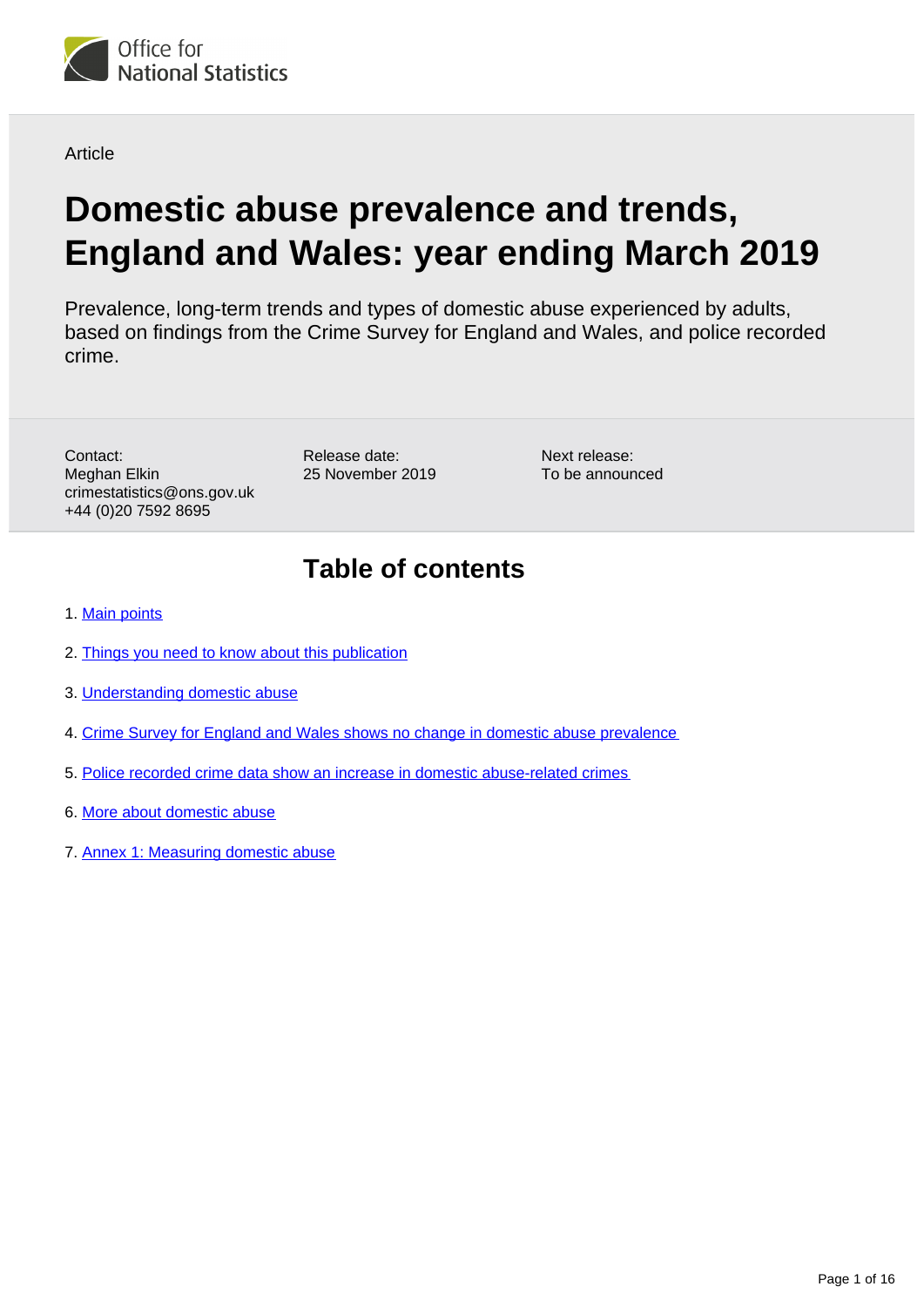# <span id="page-1-0"></span>**1 . Main points**

- According to the Crime Survey for England and Wales year ending March 2019, an estimated 5.7% of adults (2.4 million) experienced domestic abuse in the last year.
- There was no significant change in the prevalence of domestic abuse experienced in the last year compared with the year ending March 2018.
- The police recorded a total of 1,316,800 domestic abuse-related incidents and crimes  $1$  in the year ending March 2019.
- Of these, 746,219 were recorded as domestic abuse-related crimes, an increase of 24% from the previous year.
- As the survey showed no change, the increase in police recorded crime may reflect improved recording by the police and increased reporting by victims.

### **Notes for: Main points**

1. Domestic abuse-related incidents cover reports where, after initial investigation, the police have concluded that no notifiable crime was committed. Incidents of domestic abuse that result in a crime being recorded by the police are included in the data on domestic abuse-related crimes. The number of domestic abuserelated incidents and crimes give a total picture of the demand that domestic abuse puts on the police.

# <span id="page-1-1"></span>**2 . Things you need to know about this publication**

This publication is part of an annual release of domestic abuse statistics. It presents the following information:

- estimates of the prevalence of domestic abuse from the Crime Survey for England and Wales (CSEW)
- numbers of domestic abuse-related crimes, domestic homicides, and coercive control offences recorded by the police
- trends in domestic abuse victimisation over time

Other commentary discussing domestic abuse in England and Wales can be found in the [Domestic abuse in](https://www.ons.gov.uk/peoplepopulationandcommunity/crimeandjustice/bulletins/domesticabuseinenglandandwalesoverview/november2019)  [England and Wales overview](https://www.ons.gov.uk/peoplepopulationandcommunity/crimeandjustice/bulletins/domesticabuseinenglandandwalesoverview/november2019).

This publication uses findings from the self-completion section of the CSEW<sup>1</sup>. The CSEW covers the population living in households in England and Wales; it does not cover the population living in group residences (for example, care homes or student halls of residence) or other institutions. More information about the CSEW can be found in [How domestic abuse data are captured through the criminal justice system](https://www.ons.gov.uk/peoplepopulationandcommunity/crimeandjustice/articles/howdomesticabusedataarecapturedthroughthecriminaljusticesystem/2019-11-25) .

The age range for respondents eligible for the self-completion module was expanded from 59 years to 74 years in April 2017. This publication reports primarily on those aged 16 to 74 years, for which we currently have two years of data. Where analysis requires more than the last two years of data we have reported using the 16 to 59 years age range. Data for both age groups are provided separately within the **Domestic abuse prevalence and victim** [characteristics – Appendix Tables](https://www.ons.gov.uk/peoplepopulationandcommunity/crimeandjustice/datasets/domesticabuseprevalenceandvictimcharacteristicsappendixtables).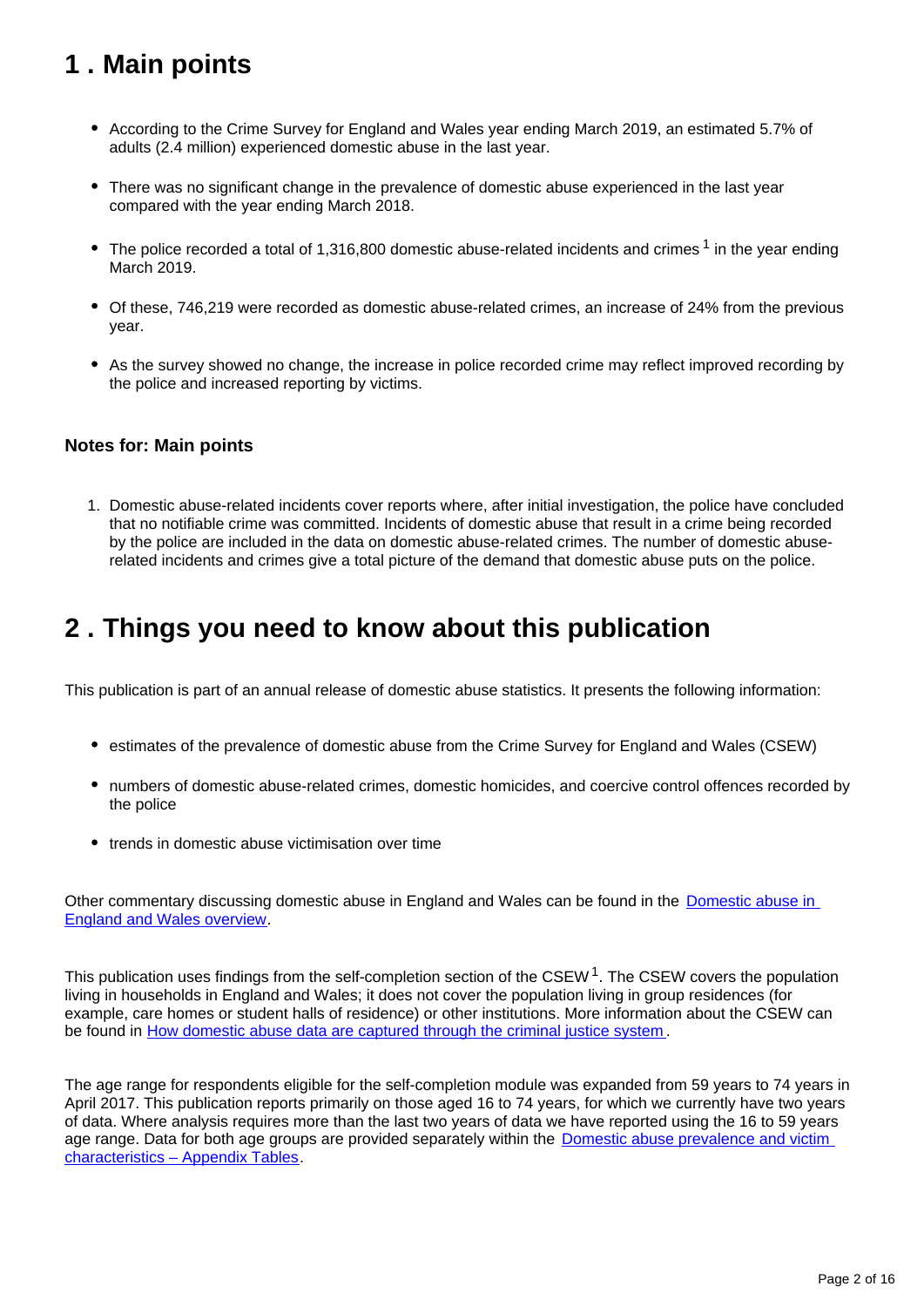All changes reported in this publication are statistically significant at the 5% level unless stated otherwise. Headline CSEW prevalence estimates for domestic abuse included within this publication have previously been published in July 2019 alongside the [Crime in England and Wales: year ending March 2019 bulletin](https://www.ons.gov.uk/peoplepopulationandcommunity/crimeandjustice/bulletins/crimeinenglandandwales/yearendingmarch2019) .

### **Notes for: Things you need to know about this publication**

1. Estimates are based on the self-completion module on domestic abuse, sexual assault and stalking. In this case, self-completion means that respondents are given a tablet computer on which to complete their answers.

# <span id="page-2-0"></span>**3 . Understanding domestic abuse**

Domestic abuse is often a hidden crime that is not reported to the police. Therefore, data held by the police can only provide a partial picture of the actual level of domestic abuse experienced. Many cases will not enter the criminal justice process as they are not reported to the police.

One of the strengths of the Crime Survey for England and Wales (CSEW) is that it covers many crimes that are not reported to the police. The CSEW provides reliable estimates of the prevalence of domestic abuse using a consistent methodology that is not affected by changes in recording practices and police activity, or by changes in the propensity of victims to report to the police. While the CSEW provides the best available estimate of trends in the prevalence of domestic abuse, it cannot be used to make any inferences about demands on the police.

Domestic abuse in the (CSEW) combines the following different types of abuse:

- non-sexual abuse: physical force, emotional or financial abuse, or threats to hurt the respondent or someone close to them
- sexual assault: rape or assault by penetration (including attempts), or indecent exposure or unwanted touching
- $\bullet$  stalking<sup>1</sup>: two or more incidents (causing distress, fear or alarm) of receiving obscene or threatening unwanted letters, emails, text messages or phone calls, having had obscene or threatening information about them placed on the internet, waiting or loitering around home or workplace, or following or watching <sup>2</sup>

The CSEW collects information on these types of abuse carried out by a partner (including a former partner) and carried out by a family member other than a partner (father or mother, step-father or mother or other relative).

This definition broadly matches the [government definition](https://www.gov.uk/government/news/new-definition-of-domestic-violence) of domestic violence and abuse which defines domestic abuse as:

"Any incident or pattern of incidents of controlling<sup>3</sup>, coercive<sup>4</sup>, threatening behaviour, violence or abuse between those aged 16 or over who are, or have been, intimate partners or family members regardless of gender or sexuality. It can encompass, but is not limited to, the following types of abuse: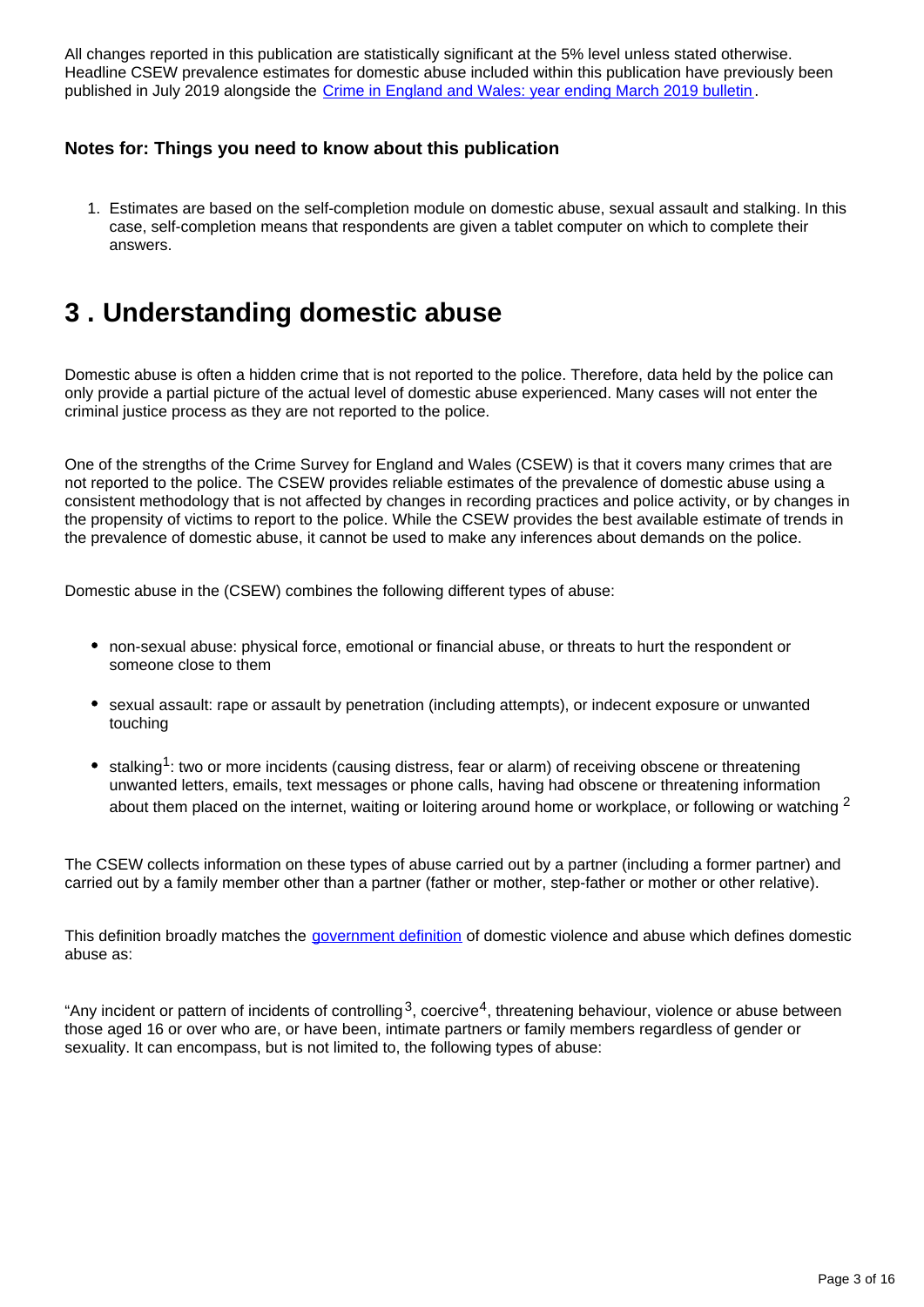- psychological
- physical
- sexual
- financial
- emotional"

The Home Office collects data on the number of domestic abuse-related incidents and the number of domestic abuse-related crimes recorded by the police. Domestic abuse-related incidents only include those reports where, after initial investigation, the police have concluded that no notifiable crime was committed. Incidents of domestic abuse that result in a crime being recorded by the police are included in the data on domestic abuse-related crimes.

For more information on how domestic abuse is measured within the CSEW and by the police, see Annex 1: [Measuring domestic abuse](https://www.ons.gov.uk/peoplepopulationandcommunity/crimeandjustice/articles/domesticabuseprevalenceandtrendsenglandandwales/yearendingmarch2019#annex-1-measuring-domestic-abuse).

### **Notes for: Understanding domestic abuse**

- 1. As the CSEW questions include stalking by a current partner, it is not consistent with the legal definition of [stalking and harassment](https://www.cps.gov.uk/legal-guidance/stalking-and-harassment).
- 2. From the year ending March 2013 survey onwards, the definition of stalking was changed to meet the criteria of two or more incidents specified in the legal definition that was introduced in April 2013.
- 3. Controlling behaviour is a range of acts designed to make a person subordinate and/or dependent by isolating them from sources of support, exploiting their resources and capacities for personal gain, depriving them of the means needed for independence, resistance and escape and regulating their everyday behaviour.
- 4. Coercive behaviour is an act or a pattern of acts of assault, threats, humiliation and intimidation or other abuse that is used to harm, punish, or frighten their victim.

# <span id="page-3-0"></span>**4 . Crime Survey for England and Wales shows no change in domestic abuse prevalence**

### **Prevalence of domestic abuse experienced in the last year**

For the year ending March 2019, the Crime Survey for England and Wales (CSEW) showed that an estimated 2.4 million adults aged 16 to 74 years<sup>1</sup> experienced domestic abuse in the last year. This equates to a prevalence rate of approximately 6 in 100 adults (Figure 1). The latest prevalence estimates for all types of domestic abuse experienced in the last year showed no statistically significant change compared with the previous year.

Information on the prevalence of domestic abuse by demographic variables such as sex and ethnicity can be found in the [Domestic abuse victim characteristics, year ending March 2019](https://www.ons.gov.uk/peoplepopulationandcommunity/crimeandjustice/articles/domesticabusevictimcharacteristicsenglandandwales/yearendingmarch2019) publication.

Figure 1 shows that a higher percentage of adults experienced abuse carried out by a partner (4.2%) than by a family member (2.0%).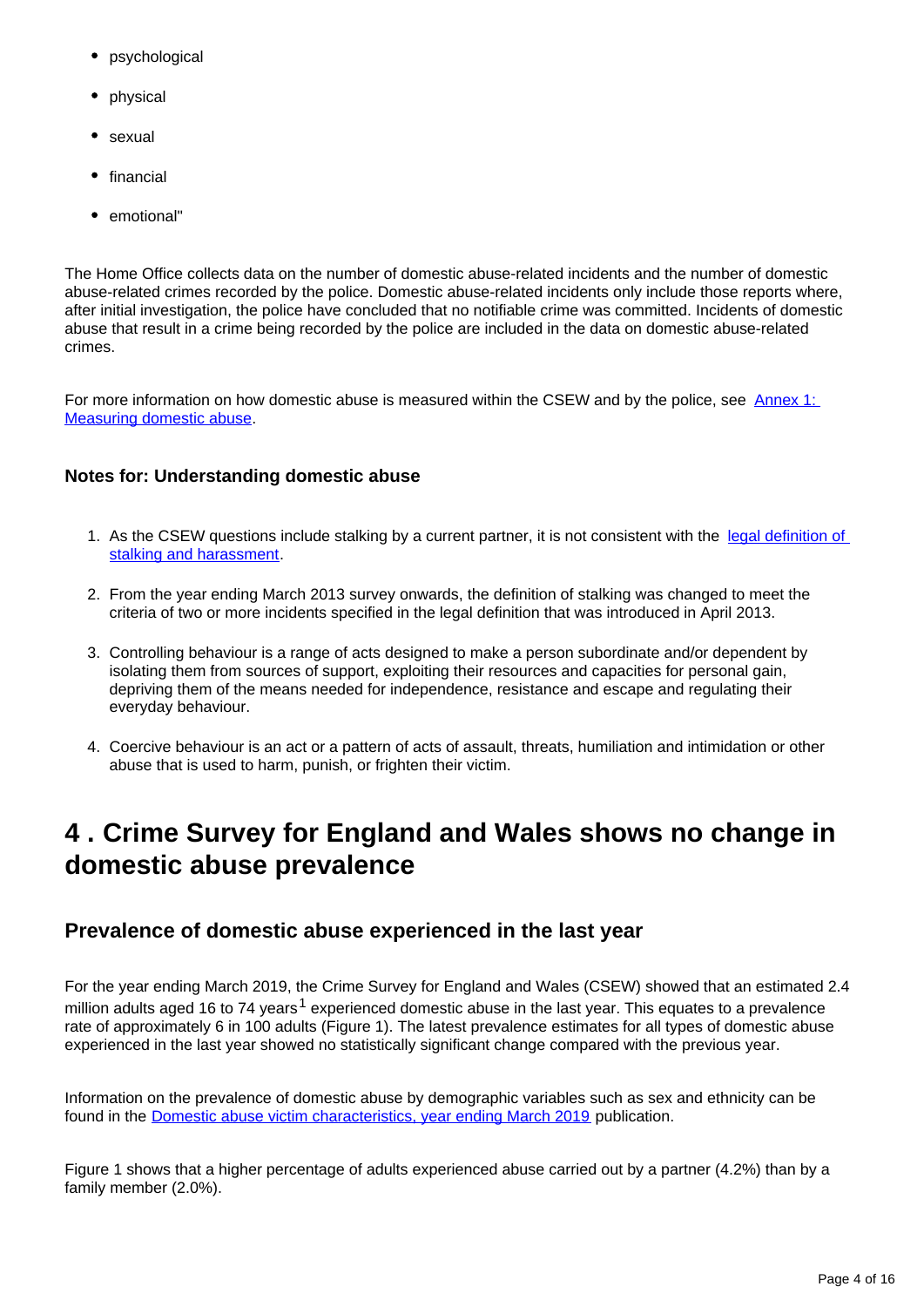### **Figure 1: A higher percentage of adults were victims of partner abuse than family abuse**

**Prevalence of domestic abuse in the last year for adults aged 16 to 74 years, by perpetrator-relationship, England and Wales, year ending March 2019**

# Figure 1: A higher percentage of adults were victims of partner abuse than family abuse

Prevalence of domestic abuse in the last year for adults aged 16 to 74 years, by perpetratorrelationship, England and Wales, year ending March 2019



Percentage of adults aged 16 to 74 years who were victims once or more

#### **Source: Office for National Statistics - Crime Survey for England and Wales**

#### **Notes:**

- 1. Partner abuse refers to abuse carried out by a partner or ex-partner.
- 2. Some victims may have experienced both partner and family abuse in the last year.

In terms of the types of abuse experienced in the last year, Figure 2 shows that:

- non-sexual domestic abuse (which comprises physical force, emotional abuse, financial abuse, threats and force) was the most common type of domestic abuse experienced by adults (5.2%)
- domestic stalking was experienced by 1.1% of adults
- domestic sexual assault was experienced by 0.4% of adults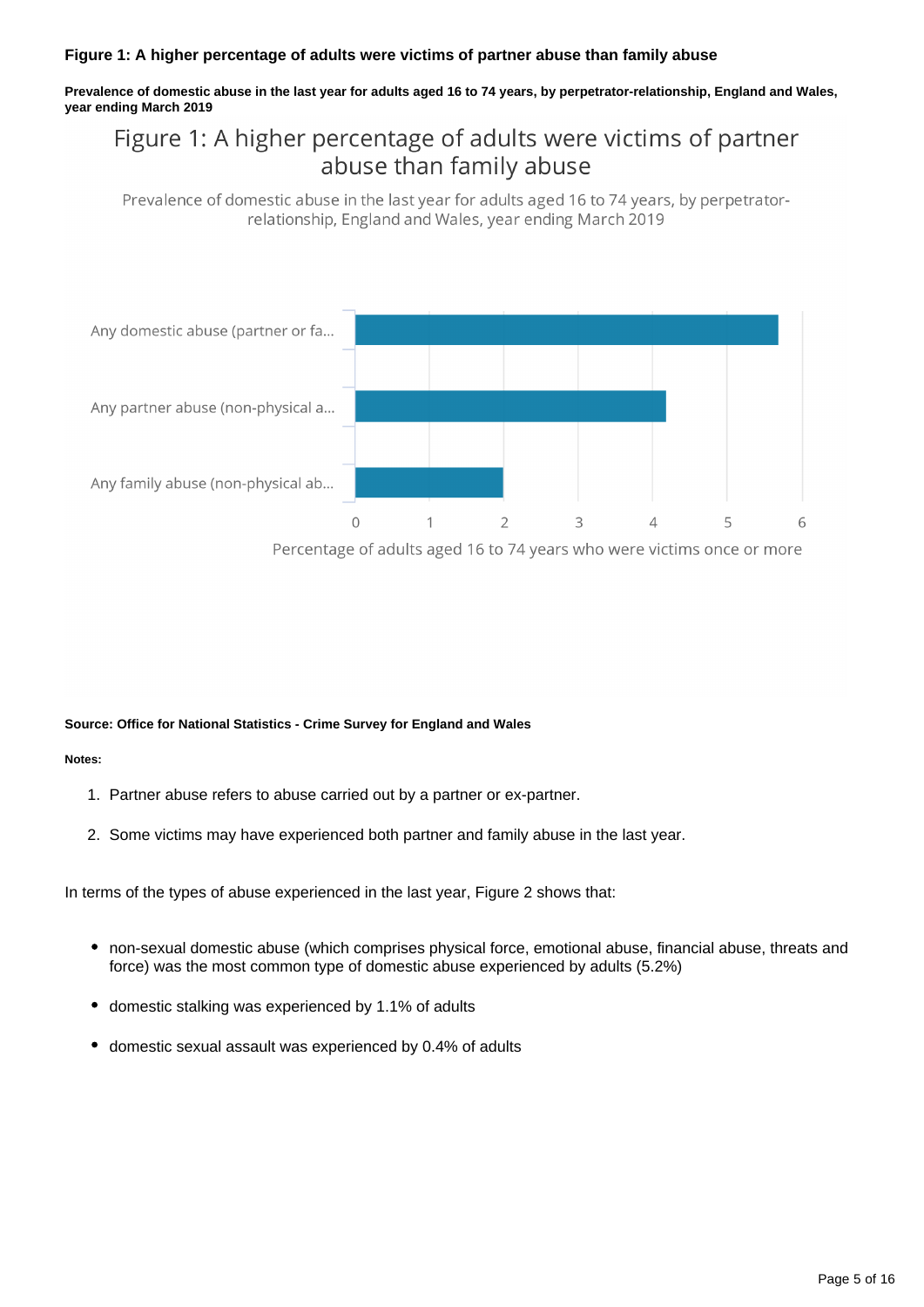#### **Figure 2: Non-sexual domestic abuse was most commonly experienced**

**Percentage of adults aged 16 to 74 years who have experienced domestic abuse in the last year, by type of abuse, England and Wales, year ending March 2019**

# Figure 2: Non-sexual domestic abuse was most commonly experienced

Percentage of adults aged 16 to 74 years who have experienced domestic abuse in the last year, by type of abuse, England and Wales, year ending March 2019



#### **Source: Office for National Statistics - Crime Survey for England and Wales**

#### **Notes:**

- 1. Chapter 5 of the [User guide](https://www.ons.gov.uk/peoplepopulationandcommunity/crimeandjustice/methodologies/userguidetocrimestatisticsforenglandandwales) provides definitions of the various types of domestic abuse.
- 2. Abuse carried out by a partner also includes abuse carried out by an ex-partner.
- 3. Sexual assault categories include attempts.
- 4. The sum of the overarching domestic abuse categories is not the sum of the sub-categories, as victims who have experienced more than one type of abuse will be included in multiple categories.

The cumulative effect of small year-on-year reductions has resulted in a significantly lower prevalence of domestic abuse experienced in the last year for the year ending March 2019 (6.3%) compared with the year ending March 2005 (8.9%; [Appendix Table 4b\)](https://www.ons.gov.uk/peoplepopulationandcommunity/crimeandjustice/datasets/domesticabuseprevalenceandvictimcharacteristicsappendixtables). Similarly, the number of estimated victims of domestic abuse in the last year for the year ending March 2019 (2.1 million) is significantly lower than the number in the year ending March 2005 (2.7 million; [Appendix Table 5b](https://www.ons.gov.uk/peoplepopulationandcommunity/crimeandjustice/datasets/domesticabuseprevalenceandvictimcharacteristicsappendixtables)).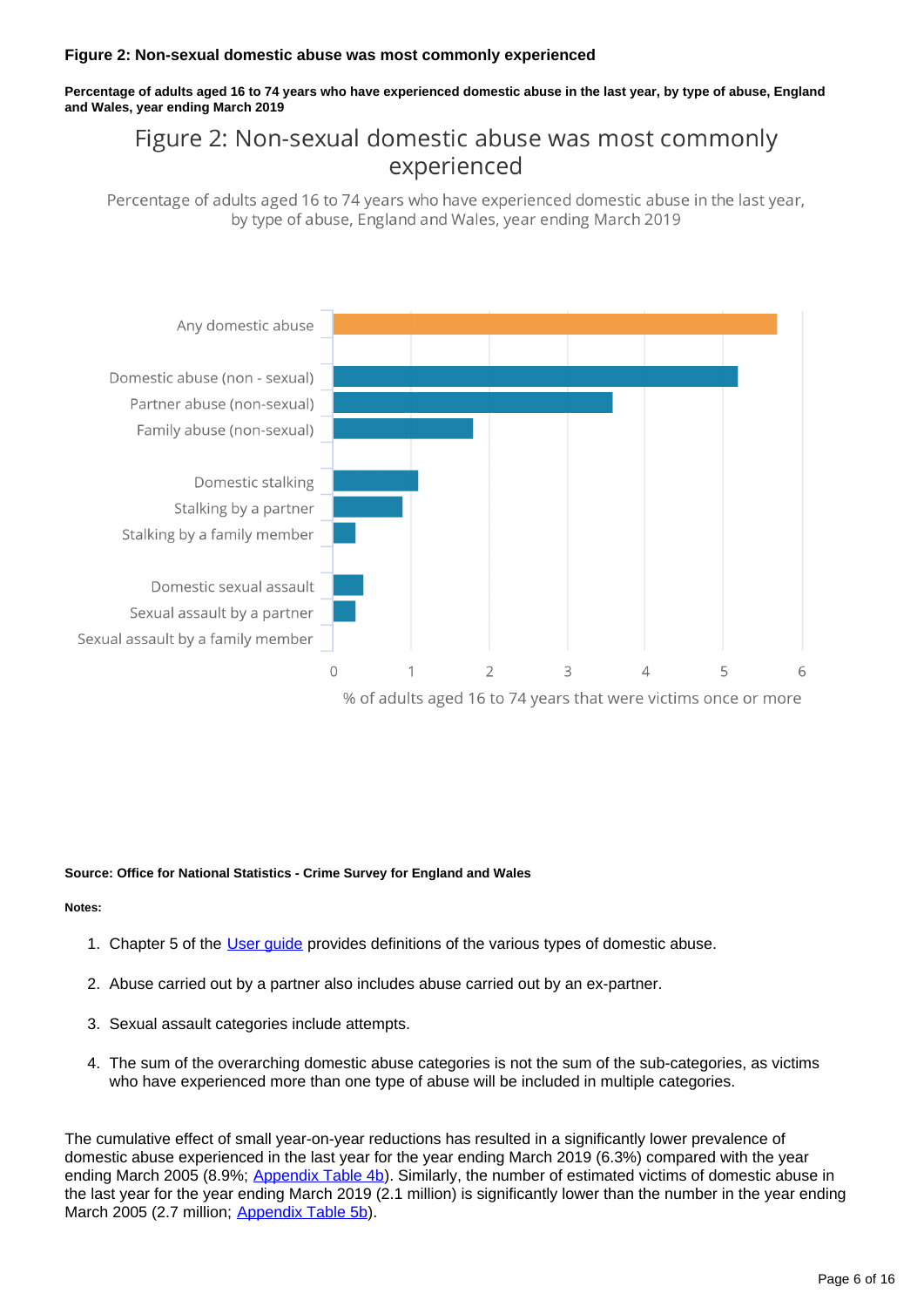Although most year-on-year changes in prevalence have been insignificant, the prevalence of domestic abuse experienced in the last year did drop significantly to 6.5% in the year ending March 2009 (Figure 3).

The downward trend in prevalence over time is driven by reductions in the prevalence of partner abuse, which has decreased from 6.9% to 4.8% over the same period (Figure 3). Family abuse has also followed a similar trend with a significantly lower prevalence in the year ending March 2019 (2.2%) compared with the year ending March 2005 (3.4%; [Appendix Table 4b\)](https://www.ons.gov.uk/peoplepopulationandcommunity/crimeandjustice/datasets/domesticabuseprevalenceandvictimcharacteristicsappendixtables).

#### **Figure 3: Domestic abuse estimated by the survey has not changed significantly over the last year**

**Prevalence of domestic abuse in the last year for adults aged 16 to 59 years, England and Wales, year ending March 2005 to year ending March 2019**

# Figure 3: Domestic abuse estimated by the survey has not changed significantly over the last year

Prevalence of domestic abuse in the last year for adults aged 16 to 59 years, England and Wales, year ending March 2005 to year ending March 2019



#### **Source: Office for National Statistics - Crime Survey for England and Wales**

#### **Notes:**

- 1. No data is available for the year ending March 2008 because comparable questions on any domestic abuse, any partner abuse and any family abuse were not included in that year.
- 2. Partner abuse refers to abuse carried out by a partner or ex-partner.

There has been no significant change in the level of stalking (by partner, ex-partner, or family member) in the year ending March 2019 compared with the year ending March 2005 ([Appendix Table 4b](https://www.ons.gov.uk/peoplepopulationandcommunity/crimeandjustice/datasets/domesticabuseprevalenceandvictimcharacteristicsappendixtables)).

Sexual assault (including attempts) by a partner or family member has a relatively low prevalence compared with other types of domestic abuse. There has been no significant change in the prevalence of domestic sexual assault (including attempts) by a partner or by a family member in the year ending March 2019 compared with the year ending March 2005 ([Appendix Table 4b](https://www.ons.gov.uk/peoplepopulationandcommunity/crimeandjustice/datasets/domesticabuseprevalenceandvictimcharacteristicsappendixtables)).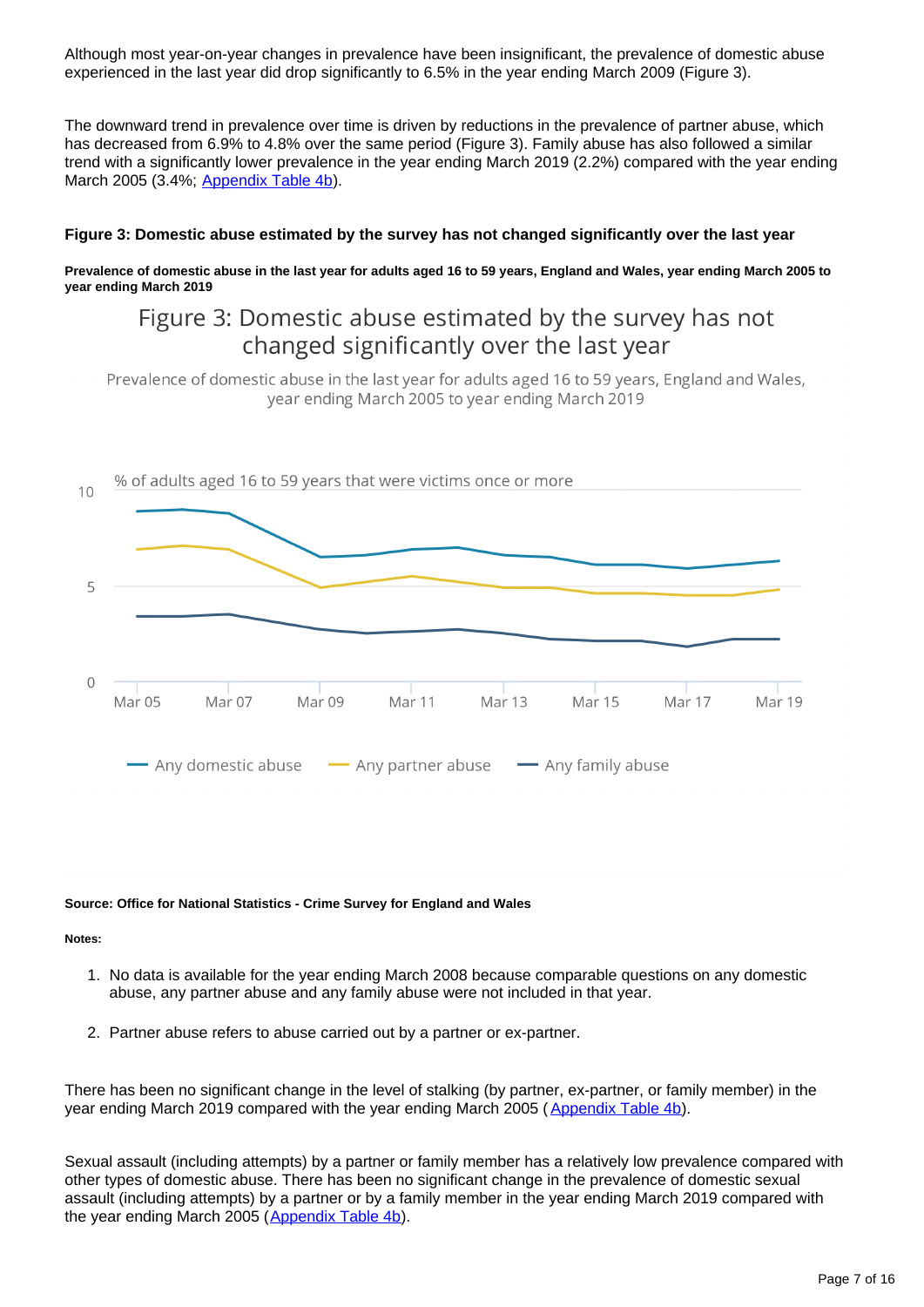## **Number of domestic abuse types experienced in the last year**

Although the CSEW is a large sample survey, there are a relatively small number of victims of the different types of domestic abuse interviewed in any one year. Consequently, analysis on how many types of domestic abuse were experienced by victims has been completed on a dataset combining the three latest survey years; the year ending March 2017 to the year ending March 2019. This dataset, and therefore the following findings, report on adults aged 16 to 59 years. For more information on the age ranges used, see the [Things you need to know](http://%20%20https://www.ons.gov.uk/peoplepopulationandcommunity/crimeandjustice/articles/domesticabuseprevalenceandtrendsenglandandwales/yearendingmarch2019#things-you-need-to-know-about-this-publication)  [about this publication](http://%20%20https://www.ons.gov.uk/peoplepopulationandcommunity/crimeandjustice/articles/domesticabuseprevalenceandtrendsenglandandwales/yearendingmarch2019#things-you-need-to-know-about-this-publication) section.

Figure 4 shows that the majority (80.3%) of domestic abuse victims aged 16 to 59 years suffered one type of abuse in the last year. In cases where one type of abuse was experienced, the most common type was nonsexual partner abuse, with 50.6% of victims experiencing this single type of abuse in the last year <sup>2</sup> (Appendix [Table 8\)](https://www.ons.gov.uk/peoplepopulationandcommunity/crimeandjustice/datasets/domesticabuseprevalenceandvictimcharacteristicsappendixtables). For cases where two types of abuse were experienced, non-sexual partner abuse and stalking were the most commonly experienced combination (7.9% of victims; [Appendix Table 8](https://www.ons.gov.uk/peoplepopulationandcommunity/crimeandjustice/datasets/domesticabuseprevalenceandvictimcharacteristicsappendixtables)).

### **Figure 4: The majority of victims experienced one type of abuse**

**Number of types of abuse experienced by victims of domestic abuse in the last year for adults aged 16 to 59 years, England and Wales, year ending March 2017 to year ending March 2019**

# Figure 4: The majority of victims experienced one type of abuse

Number of types of abuse experienced by victims of domestic abuse in the last year for adults aged 16 to 59 years, England and Wales, year ending March 2017 to year ending March 2019



#### **Source: Office for National Statistics - Crime Survey for England and Wales**

**Notes:**

- 1. These data are based on combined data from year ending March 2017 to year ending March 2019.
- 2. Data are shown for the number of abuse-types (non-sexual partner abuse, non-sexual family abuse, domestic sexual assault, domestic stalking) experienced and not the number of incidents of abuse experienced.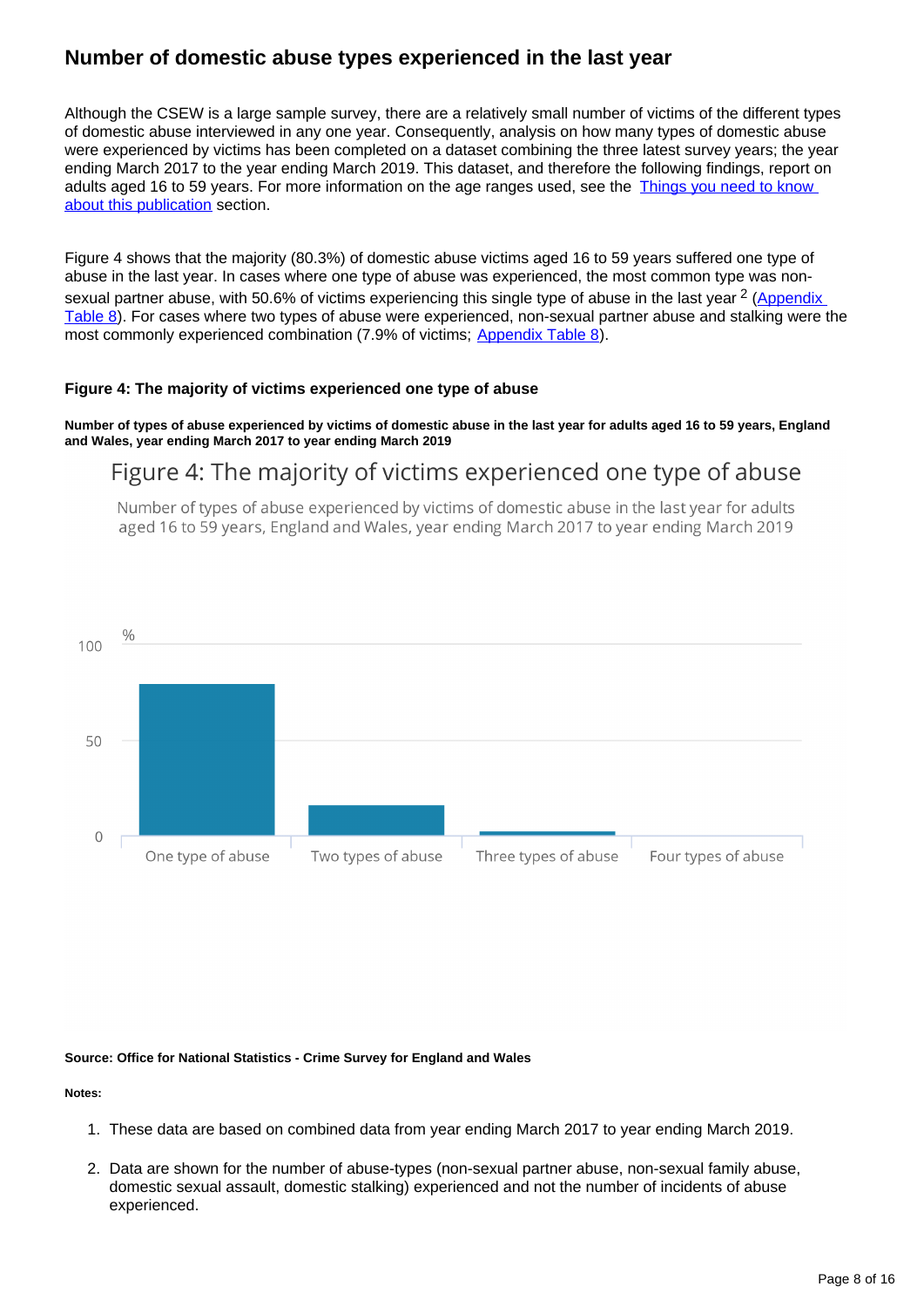## **Prevalence of domestic abuse experienced since the age of 16 years**

The year ending March 2019 CSEW showed that an estimated 8.9 million adults aged 16 to 74 years <sup>1</sup> had experienced domestic abuse since the age of 16 years. This equates to a prevalence rate of approximately 21 in 100 adults (Figure 5).

In terms of the victim relationship to the perpetrator, 17.6% of adults had experienced partner abuse since the age of 16 years, and 8.1% had experienced family abuse since the age of 16 years ( [Appendix Table 1a](https://www.ons.gov.uk/peoplepopulationandcommunity/crimeandjustice/datasets/domesticabuseprevalenceandvictimcharacteristicsappendixtables)).

### **Figure 5: Over 20% of adults had experienced domestic abuse since the age of 16 years**

**Prevalence of domestic abuse since the age of 16 years for adults aged 16 to 74 years, by perpetrator-relationship, England and Wales, year ending March 2019**

# Figure 5: Over 20% of adults had experienced domestic abuse since the age of 16 years

Prevalence of domestic abuse since the age of 16 years for adults aged 16 to 74 years, by perpetrator-relationship, England and Wales, year ending March 2019



#### **Source: Office for National Statistics - Crime Survey for England and Wales**

#### **Notes:**

1. Partner abuse refers to abuse carried out by a partner or ex-partner.

In terms of the types of abuse experienced since the age of 16 years, Figure 6 shows that:

- non-sexual domestic abuse was the most common type of domestic abuse experienced by adults (19.2%)
- domestic stalking was experienced by 7.3% of adults
- domestic sexual assault was experienced by 4.4% of adults [\(Appendix Table 1a\)](https://www.ons.gov.uk/peoplepopulationandcommunity/crimeandjustice/datasets/domesticabuseprevalenceandvictimcharacteristicsappendixtables)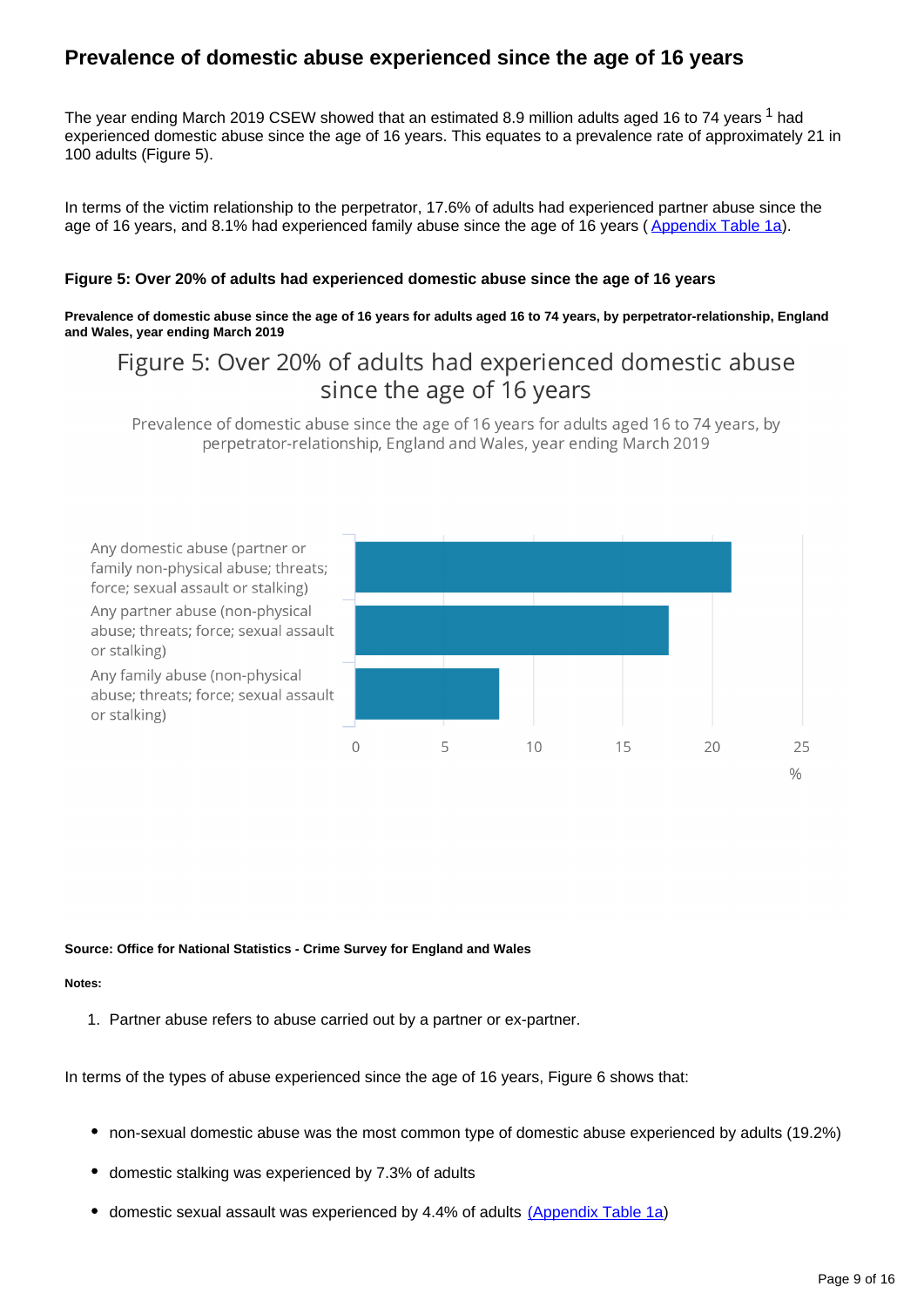More information on sexual assault and stalking can be found in the article Sexual offending: victimisation and the [path through the criminal justice system](http://www.ons.gov.uk/peoplepopulationandcommunity/crimeandjustice/articles/sexualoffencesinenglandandwales/yearendingmarch2017) and dataset [Stalking: findings from the CSEW, year ending March 2019.](https://www.ons.gov.uk/peoplepopulationandcommunity/crimeandjustice/datasets/stalkingfindingsfromthecrimesurveyforenglandandwales)

### **Figure 6: Non-sexual domestic abuse was the most commonly experienced type of abuse since the age of 16 years**

**Prevalence of domestic abuse since the age of 16 years for adults aged 16 to 74 years, by type of abuse, England and Wales, year ending March 2019**

# Figure 6: Non-sexual domestic abuse was the most commonly experienced type of abuse since the age of 16 years

Prevalence of domestic abuse since the age of 16 years for adults aged 16 to 74 years, by type of abuse, England and Wales, year ending March 2019



% of adults aged 16 to 74 years that were victims once or more

#### **Source: Office for National Statistics - Crime Survey for England and Wales**

#### **Notes:**

- 1. Chapter 5 of the [User guide](https://www.ons.gov.uk/peoplepopulationandcommunity/crimeandjustice/methodologies/userguidetocrimestatisticsforenglandandwales) provides definitions of the various types of domestic abuse.
- 2. Sexual assault categories include attempts.
- 3. Abuse carried out by a partner includes abuse carried out by an ex-partner.
- 4. The sum of the overarching domestic abuse categories is not the sum of the sub-categories, as victims who have experienced more than one type of abuse will be included in multiple categories.

### **Notes for: Crime Survey for England and Wales shows no change in domestic abuse prevalence**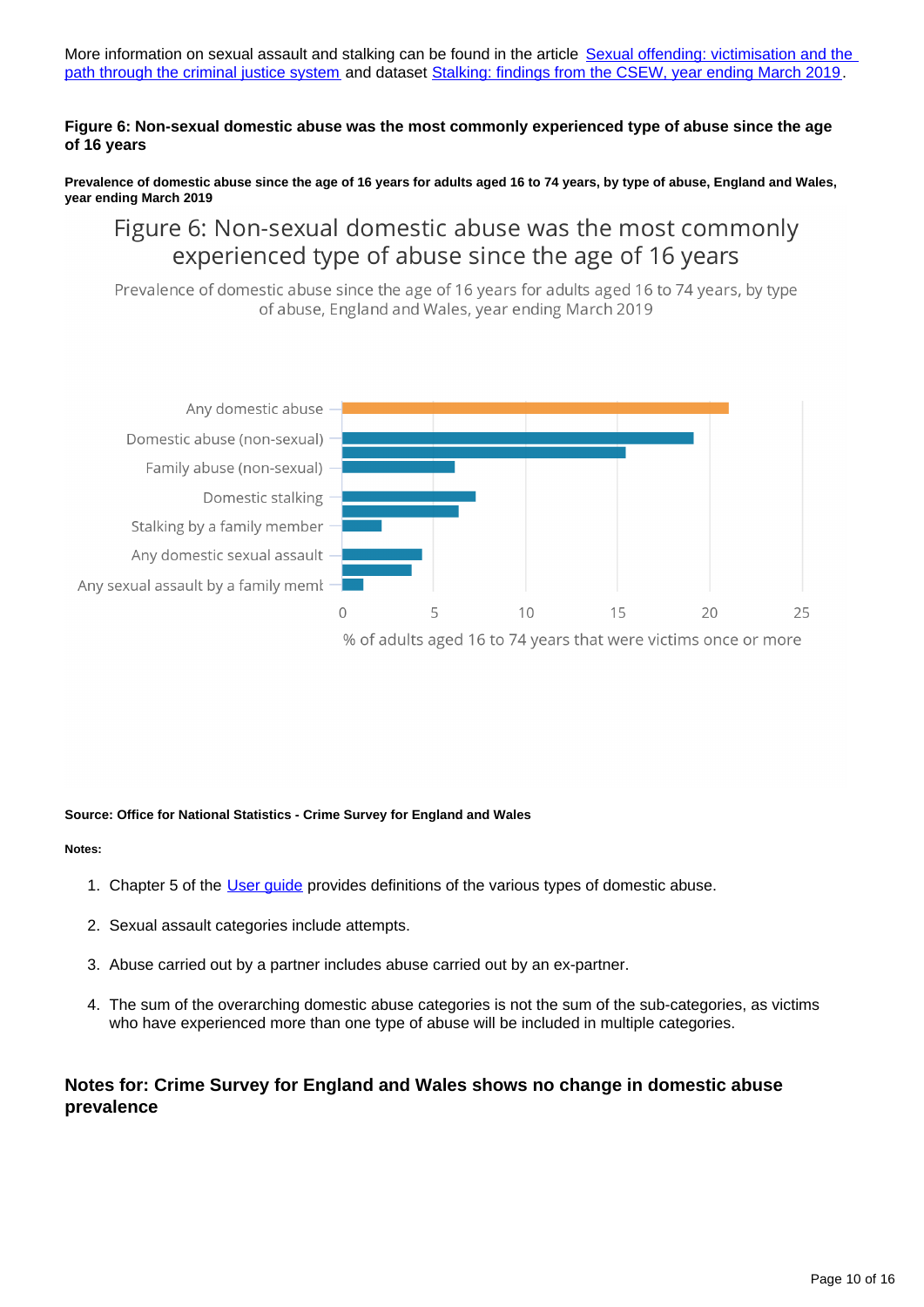- 1. The age range for respondents eligible for the self-completion module was expanded in April 2017, changing from adults aged 16 to 59 years to adults aged 16 to 74 years. This publication reports primarily on those aged 16 to 74 years, for which we currently have two years of data. Where analysis requires more than the last two years of data, we have reported using the 16 to 59 years age range. Data for both 16 to 59 years and 16 to 74 years are provided separately within the [Domestic abuse prevalence and](https://www.ons.gov.uk/peoplepopulationandcommunity/crimeandjustice/datasets/domesticabuseprevalenceandvictimcharacteristicsappendixtables)  [victim characteristics – Appendix Tables.](https://www.ons.gov.uk/peoplepopulationandcommunity/crimeandjustice/datasets/domesticabuseprevalenceandvictimcharacteristicsappendixtables)
- 2. For the three-year dataset, "in the last year" refers to the 12 months prior to interview and covers a fouryear recall period from April 2016 to March 2019.

# <span id="page-10-0"></span>**5 . Police recorded crime data show an increase in domestic abuse-related crimes**

There were a total of 1,316,800 domestic abuse-related incidents and crimes  $1$  recorded by the police in England and Wales in the year ending March 2019 (an increase of 118,706 from the previous year)  $2$ . Of the domestic abuse-related incidents and crimes recorded in the year ending March 2019, 570,581 (43%) were incidents not subsequently recorded as a crime<sup>3</sup>. The remaining 746,219 were recorded as domestic abuse-related crimes (57% of the total number of incidents and crimes).

In the previous year, the police recorded 599,549 domestic abuse-related crimes. This amounted to 50% of all domestic abuse-related incidents and crimes recorded by the police. This equates to a volume increase of 146,670 (24%) domestic abuse-related crimes recorded by the police in England and Wales between the year ending March 2018 and the year ending March 2019 ([Appendix Table 9](https://www.ons.gov.uk/peoplepopulationandcommunity/crimeandjustice/datasets/domesticabuseprevalenceandvictimcharacteristicsappendixtables)).

Some of this increase may be, in part, driven by general police improvements in offence-recording practices, as well as an increase in domestic abuse-related incidents coming to the attention of the police. The increase could also indicate an increased willingness of victims to come forward to report domestic abuse  $4$ . This reasoning is supported by the contrasting findings in the [Crime](https://www.ons.gov.uk/peoplepopulationandcommunity/crimeandjustice/articles/domesticabuseprevalenceandtrendsenglandandwales/yearendingmarch2019#crime-survey-for-england-and-wales-shows-no-change-in-domestic-abuse-prevalence) Survey of no change in victim numbers (see section on Crime [Survey for England and Wales shows no change in domestic abuse prevalence](https://www.ons.gov.uk/peoplepopulationandcommunity/crimeandjustice/articles/domesticabuseprevalenceandtrendsenglandandwales/yearendingmarch2019#crime-survey-for-england-and-wales-shows-no-change-in-domestic-abuse-prevalence) for more information).

Information on the characteristics of victims of domestic abuse-related crimes can be found in the [Domestic](https://www.ons.gov.uk/peoplepopulationandcommunity/crimeandjustice/articles/domesticabusevictimcharacteristicsenglandandwales/yearendingmarch2019)  [abuse victim characteristics, year ending March 2019](https://www.ons.gov.uk/peoplepopulationandcommunity/crimeandjustice/articles/domesticabusevictimcharacteristicsenglandandwales/yearendingmarch2019) publication.

Just over one-third (35%) of the 1,671,039 violence against the person offences recorded by the police in the year ending March 2019 were domestic abuse-related ([Appendix Table 13b\)](https://www.ons.gov.uk/peoplepopulationandcommunity/crimeandjustice/datasets/domesticabuseprevalenceandvictimcharacteristicsappendixtables). Sexual offences had the second highest proportion with 14% of the 162,030 recorded offences being domestic abuse-related (Figure 7).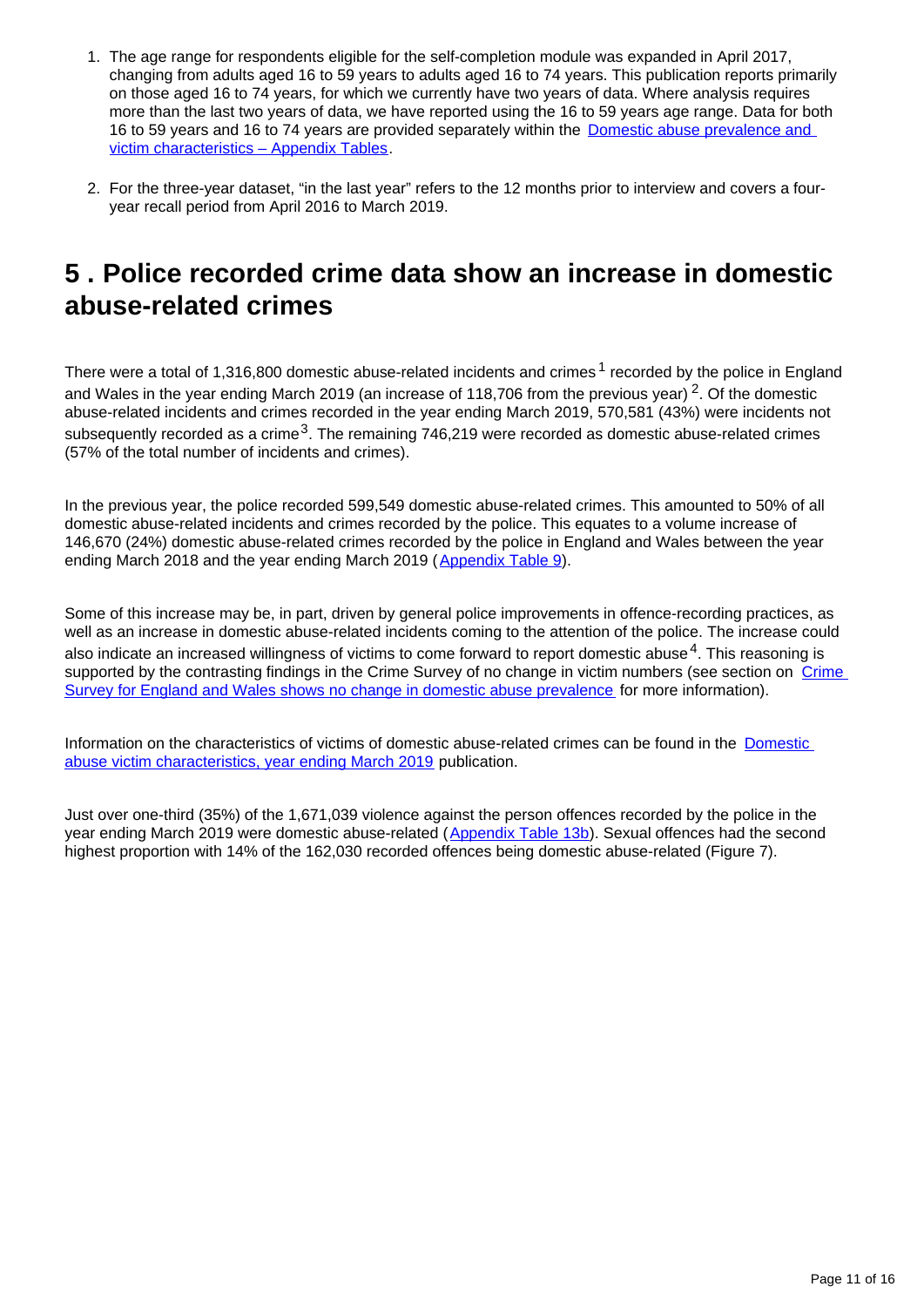### **Figure 7: The offence group with the highest proportion of domestic abuse-related crimes was violence against the person**

#### **Proportion of offences recorded by the police that were flagged as domestic abuse-related, by selected offence groups, England and Wales, year ending March 2019**

# Figure 7: The offence group with the highest proportion of domestic abuse-related crimes was violence against the person

Proportion of offences recorded by the police that were flagged as domestic abuse-related, by selected offence groups, England and Wales, year ending March 2019



#### **Source: Home Office - Police recorded crime**

#### **Notes:**

- 1. Police recorded crime data are not designated as National Statistics.
- 2. Domestic abuse-related crimes are defined as any incidence of threatening behaviour, violence or abuse (psychological, physical, sexual, financial or emotional) between adults, aged 16 years and over, who are or have been intimate partners or family members, regardless of gender or sexuality.

The police recorded 166,472 domestic abuse-related stalking and harassment offences in the year ending March 2019<sup>4</sup>, accounting for just over one-fifth (22%) of all domestic abuse-related crimes in that year (Appendix Table [17](https://www.ons.gov.uk/peoplepopulationandcommunity/crimeandjustice/datasets/domesticabuseprevalenceandvictimcharacteristicsappendixtables)). The majority of domestic abuse-related stalking and harassment offences fell within the harassment subgroup category (58%), followed by malicious communications (35%; Figure 8).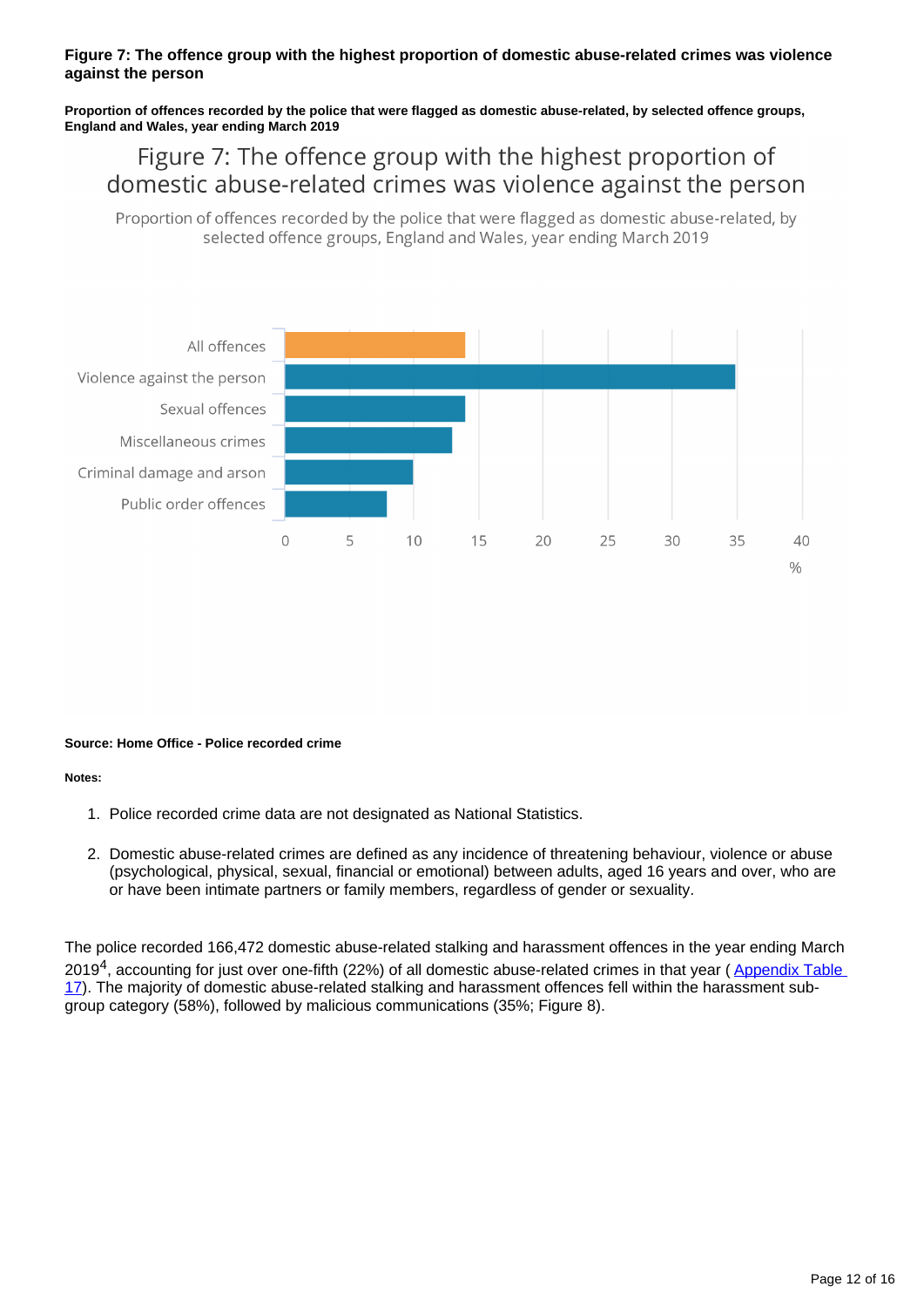### **Figure 8: The majority of domestic abuse-related stalking and harassment offences were in the harassment sub-group**

**Proportion of stalking and harassment offences recorded by the police that were flagged as domestic abuse-related, by offence sub-group, England and Wales, year ending March 2019**

# Figure 8: The majority of domestic abuse-related stalking and harassment offences were in the harassment sub-group

Proportion of stalking and harassment offences recorded by the police that were flagged as domestic abuse-related, by offence sub-group, England and Wales, year ending March 2019



**Source: Home Office - Police recorded crime**

#### **Notes:**

- 1. Police recorded crime data are not designated as National Statistics.
- 2. Stalking and harassment offences include harassment, malicious communications, racially or religiously aggravated harassment and stalking.
- 3. Stalking and harassment is a sub-group of the Violence Against the Person offence-group.

Domestic abuse-related stalking and harassment offences made up over one-third of all stalking and harassment offences recorded by the police in the year ending March 2019 (37%, see [Appendix Table 18](https://www.ons.gov.uk/peoplepopulationandcommunity/crimeandjustice/datasets/domesticabuseprevalenceandvictimcharacteristicsappendixtables)). This proportion varied by police force area. For more information please see the [Domestic abuse statistics – data tool.](https://www.ons.gov.uk/peoplepopulationandcommunity/crimeandjustice/datasets/domesticabuseinenglandandwalesdatatool)

## **Controlling or coercive behaviour**

There were 17,616 offences of coercive control recorded by the police in the year ending March 2019, compared with 9,053 in the year ending March 2018 ([Appendix Table 19](https://www.ons.gov.uk/peoplepopulationandcommunity/crimeandjustice/datasets/domesticabuseprevalenceandvictimcharacteristicsappendixtables)). Such increases are common for new offences and the rise could be attributed to improvements in recognising incidents of coercive control by the police and using the new law accordingly.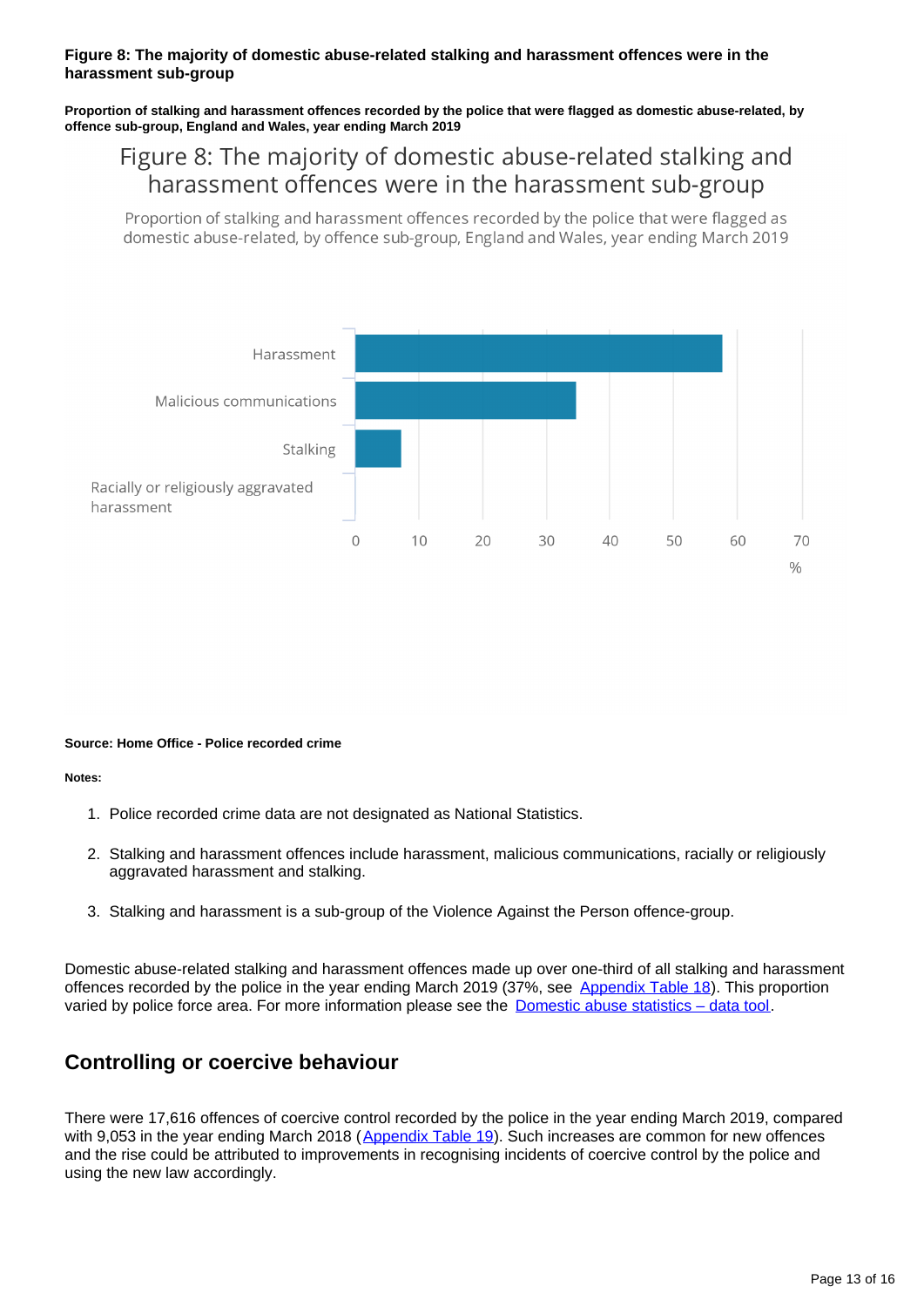## **Domestic homicide**

There were 366 domestic homicides recorded by the police in England and Wales between April 2016 and March 2018. This represents 20% of all homicides where the victim was aged 16 years and over during this time period [\(Appendix Table 20](https://www.ons.gov.uk/peoplepopulationandcommunity/crimeandjustice/datasets/domesticabuseprevalenceandvictimcharacteristicsappendixtables)). Information on the characteristics of victims of domestic homicide can be found in the [Domestic abuse victim characteristics, year ending March 2019](https://www.ons.gov.uk/peoplepopulationandcommunity/crimeandjustice/articles/domesticabusevictimcharacteristicsenglandandwales/yearendingmarch2019) publication.

### **Notes for: Police recorded crime data show an increase in domestic abuse-related crimes**

- 1. Domestic abuse-related incidents cover reports where, after initial investigation, the police have concluded that no notifiable crime was committed. Incidents of domestic abuse that result in a crime being recorded by the police are included in the data on domestic abuse-related crimes. The number of domestic abuserelated incidents and crimes give a total picture of the demand that domestic abuse puts on the police.
- 2. There may be some cases where an incident is recorded and then a crime subsequently recorded in a different time period, for example, an incident recorded on 31 March, a crime recorded on 1 April.
- 3. An example of a domestic abuse-related incident not resulting in a crime being recorded could be the reporting of shouting between two individuals from their neighbour's house to the police, who subsequently find that no notifiable crime has occurred.
- 4. Once every three years the Crime Survey for England and Wales asks further questions on the circumstance of partner abuse experienced. The latest figures showed no significant difference in the total proportion of victims of partner abuse who told the police about the abuse they experienced in the year ending March 2018 compared with the year ending March 2015. However, these figures do not represent all victims of domestic abuse. We're planning a full review of the domestic abuse questions in the Crime Survey. This will consider how we can ask victims of domestic abuse about who they reported their experience to.

# <span id="page-13-0"></span>**6 . More about domestic abuse**

Other commentary discussing domestic abuse in England and Wales, and quality and methodology information, can be found in the [Domestic abuse in England and Wales overview.](https://www.ons.gov.uk/peoplepopulationandcommunity/crimeandjustice/bulletins/domesticabuseinenglandandwalesoverview/november2019)

# <span id="page-13-1"></span>**7 . Annex 1: Measuring domestic abuse**

## **How is domestic abuse measured within the Crime Survey for England and Wales?**

There are two headline measures of domestic abuse in the Crime Survey for England and Wales (CSEW): one relates to experiences since the age of 16 years and the other is limited to those experiences in the 12 months prior to interview.

For the self-completion section of the survey (which includes questions on domestic abuse), respondents are handed a tablet computer to use to answer questions. This allows respondents to feel more at ease when answering these sensitive questions, because of increased confidence in the privacy and confidentiality of the survey.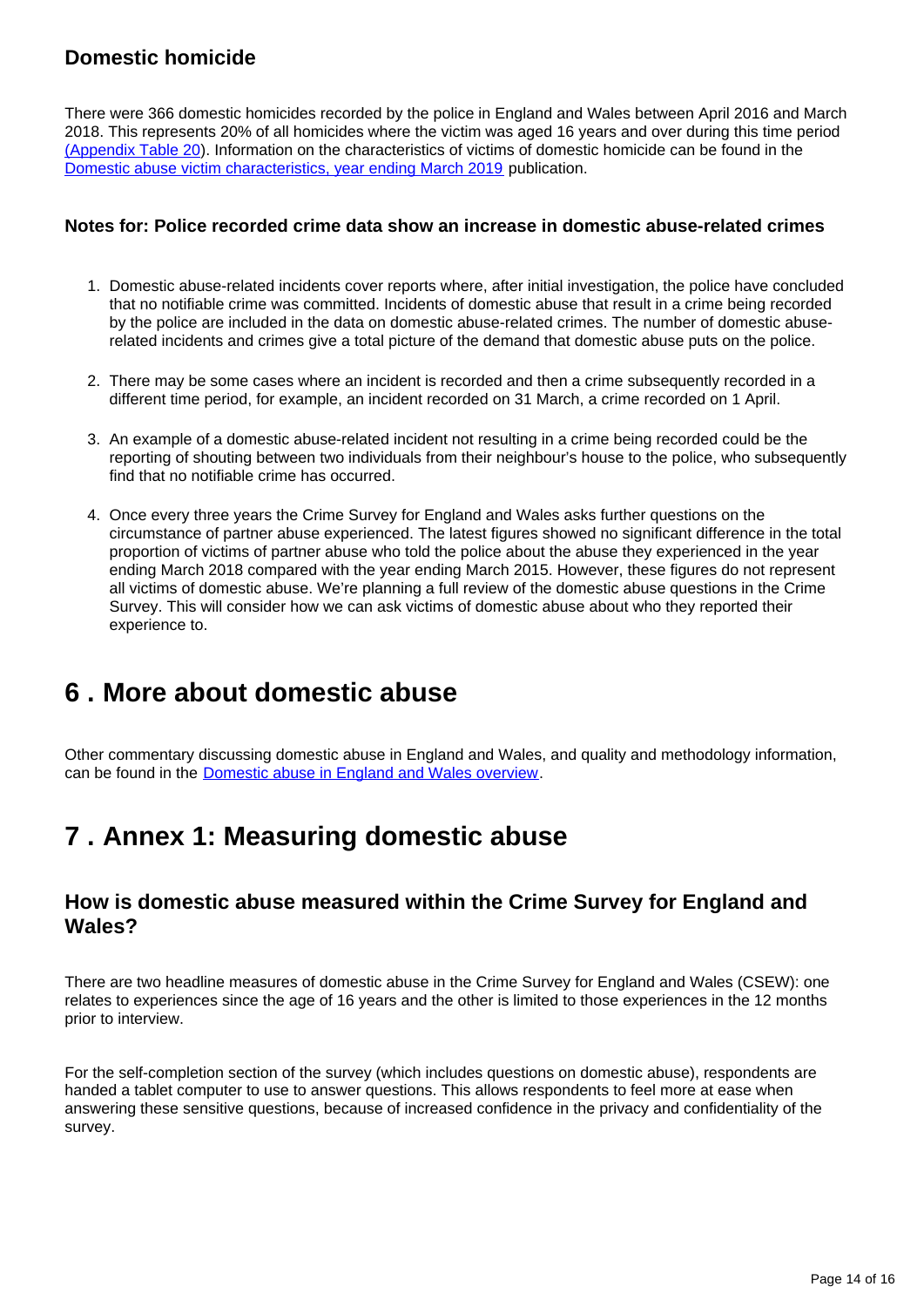The face-to-face component of the survey does ask about one element of domestic abuse: incidents of violence (physical abuse, not including threats). This is referred to as "domestic violence". It is a narrower definition than asked about in the self-completion section which covers non-physical abuse, physical abuse (including threats or force), sexual assault and stalking. This partly explains why the prevalence of domestic abuse reported in the selfcompletion module is significantly higher than the prevalence of domestic violence reported in the face-to-face interview.

Further analysis shows that there is a higher level of reporting of force in the CSEW self-completion module than in the face-to-face module. Of those aged 16 to 74 years who reported being victims of force in the last 12 months in the self-completion module, only 18.7% reported being a victim of domestic violence in face-to-face interviews (24.6% for women and 10.2% for men). The self-completion module therefore provides a more complete and accurate measure of domestic abuse victimisation. As there are several differences between the coverage and quality of the self-completion and face-to-face estimates, care should be taken when making comparisons between the two.

The CSEW estimates do not completely capture the offence of controlling or coercive behaviour in an intimate or family relationship, which was introduced on 29 December 2015. New survey questions to better estimate experiences of this type of abuse are still under development. Details of the research carried out to date can be found in the article on [Developing a measure of controlling or coercive behaviour.](https://www.ons.gov.uk/peoplepopulationandcommunity/crimeandjustice/articles/developingameasureofcontrollingorcoercivebehaviour/2019-04-18)

## **How do the police measure domestic abuse?**

With the exception of coercive or controlling behaviour, domestic abuse is not a specific criminal offence. Offences that are domestic abuse-related will be recorded under the respective offence that has been committed, for example, assault with injury. However, the police are required to flag when an offence is domestic abuserelated. The Home Office has been collecting information from the police on whether recorded offences are related to domestic abuse since April 2015 $^1$ .

The Home Office collects data on the number of domestic abuse-related incidents and the number of domestic abuse-related crimes. Domestic abuse-related incidents cover reports of threatening behaviour, violence or abuse (psychological, physical, sexual, financial or emotional) between adults, aged 16 years and over, who are or have been intimate partners or family members regardless of gender or sexuality. They include only those reports where, after initial investigation, the police have concluded that no notifiable crime was committed. Incidents of domestic abuse that result in a crime being recorded by the police are included in the data on domestic abuserelated crimes. More information on domestic abuse-related incidents and crimes can be found in the publication [How domestic abuse data are captured through the criminal justice system](https://www.ons.gov.uk/peoplepopulationandcommunity/crimeandjustice/articles/howdomesticabusedataarecapturedthroughthecriminaljusticesystem/2019-11-25) .

## **Home Office Homicide Index**

The Home Office Homicide Index provides data on whether homicides<sup>2</sup> are "domestic"<sup>3</sup>. The Homicide Index contains detailed record-level information about each homicide recorded by police in England and Wales. It is continually updated with revised information from the police and the courts and, as such, is a richer source of data than the main recorded crime dataset $^{\rm 4}$ .

Homicide Index data are based on the year when the offence was recorded, not when the offence took place or when the case was heard in court. While in the vast majority of cases the offence will be recorded in the same year as it took place, this is not always the case. The data refer to the position as at 8 December 2018, when the Homicide Index database was "frozen" for the purpose of analysis<sup>5</sup>. The data may change as subsequent court hearings take place or as other information is received.

Analysis on data from the Homicide Index within this publication combines data for a three-year period to account for the year-to-year variability in the volume of homicides.